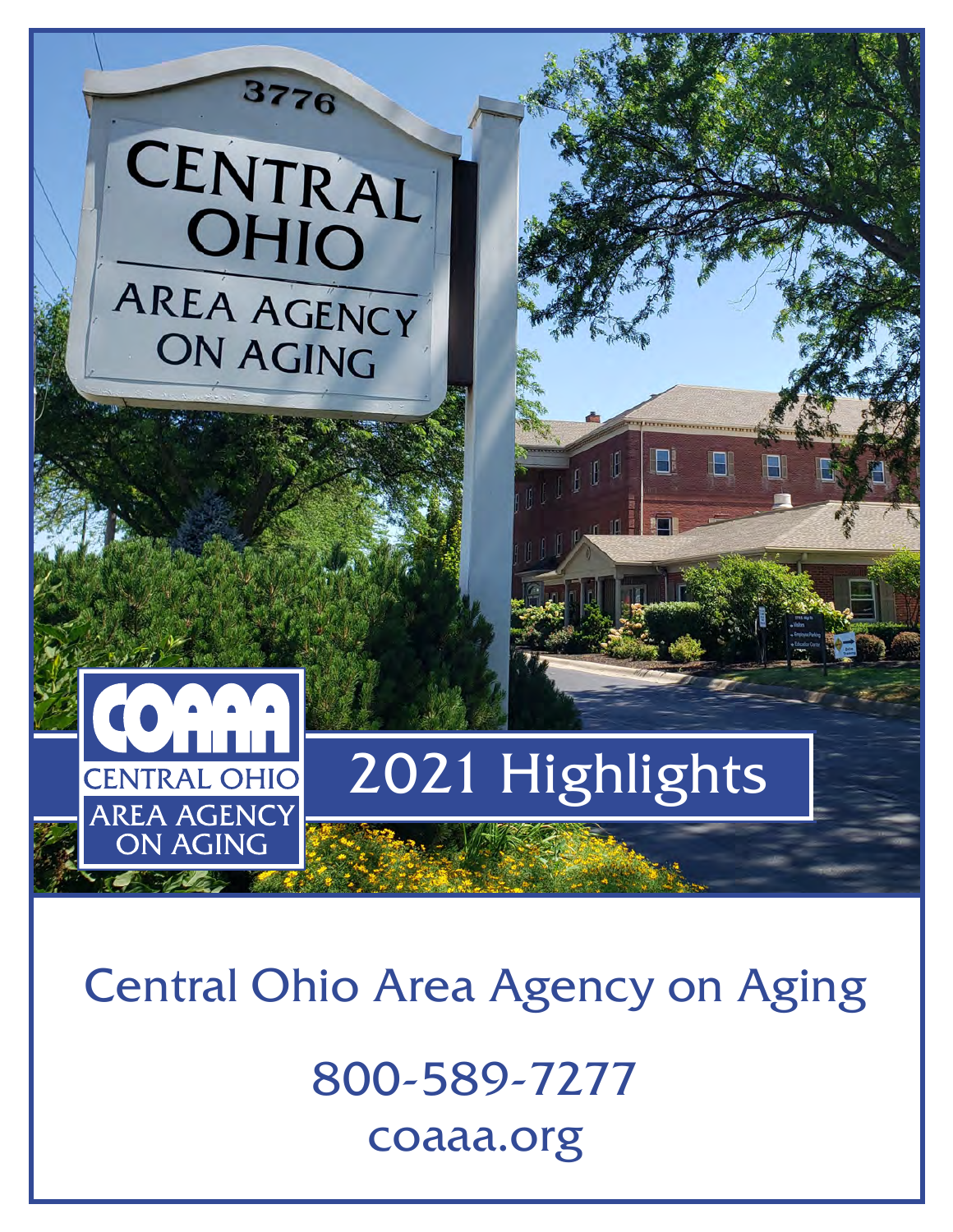# Central Ohio Area Agency on Aging 2021 Highlights

COAAA continued its work in 2021 providing services and information to Central Ohio older adults and families as the COVID-19 pandemic continued to challenge us. Our focus of providing personal protective equipment and emergency supplies and food to older adults turned to getting as many people vaccinated as possible. Increased funding from federal, state and local COVID related funds to meet critical needs were welcomed and utilized by COAAA and our many local provider partners. While workforce challenges have tested all in the aging network, COAAA continues to see program growth and added 28 positions (totaling 393). We thank them all for their work on behalf of the region's older adults, people with disabilities and caregivers.



A clinic sign directing individuals to a COVID vaccination clinic coordinated by COAAA, Aetna Better Health of Ohio, Molina Healthcare, and Columbus Public Health.

# Care Management Services

COAAA provided the following care management services to approximately 15,000 individuals in Central Ohio under the following case managed programs:

- PASSPORT and Assisted Living: 5,055 individuals in eight counties with a year-end census of 3,736
- MyCare Aetna Better Health: 3,946 in five counties with a year-end census of 3,441
- MyCare Molina: 1,773 in five counties with a year-end census of 1,376
- Ohio Home Care Waiver CareSource: 1,015 with a year-end census of 760
- Specialized Recovery Services CareSource and Aetna: 1,340 with a year-end census of 989
- Franklin County Senior Options: Year-end census: 1,575 with 2,638 assessments in Franklin County



The COAAA Aetna MyCare team received a 100 percent score on its state audit. Case managers on the Aetna team arrange and coordinate in-home services for COAAA consumers.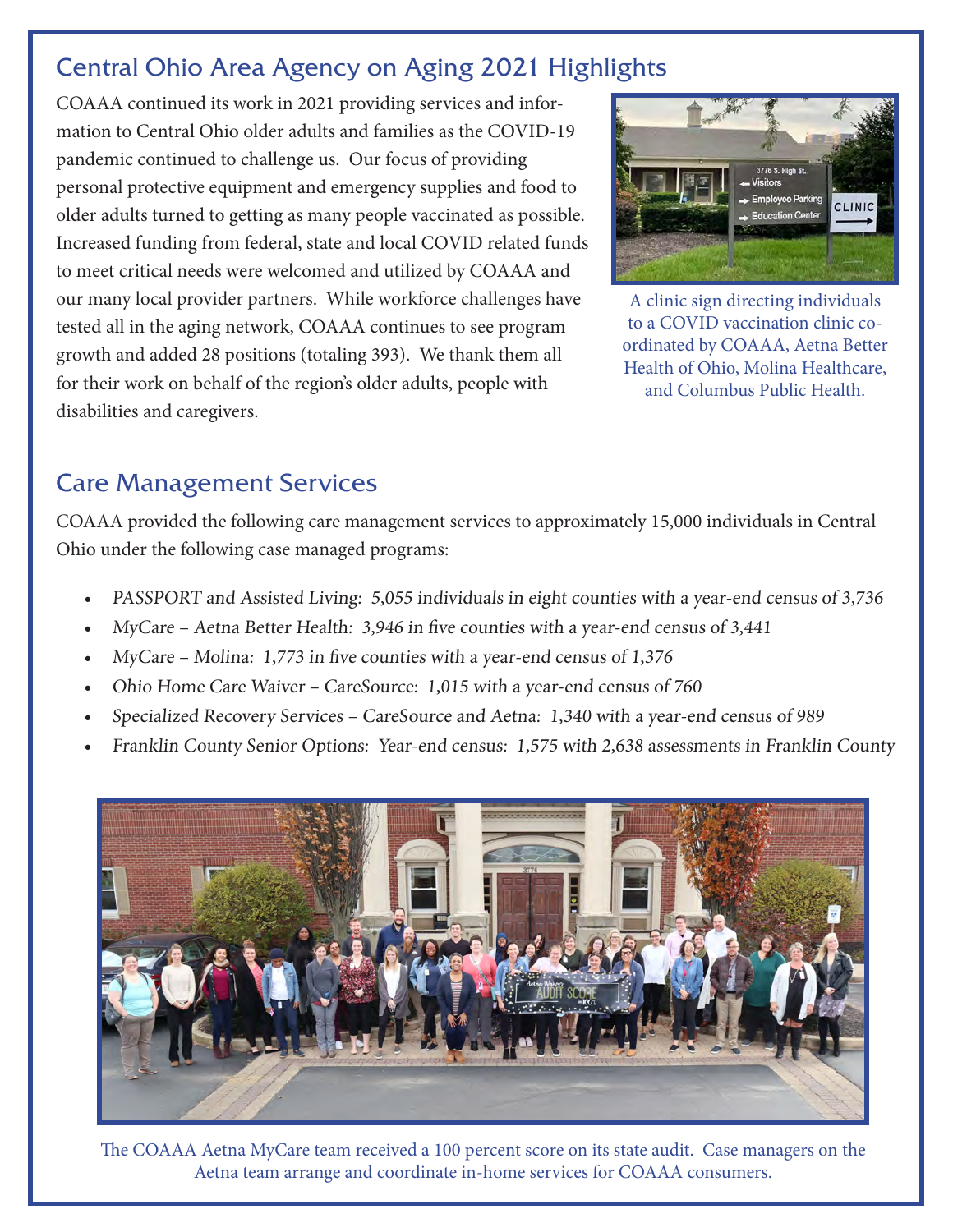## New Providers

COAAA certified 43 new agency providers, 2 new Assisted Living Waiver providers and 17 new Participant Directed Providers in 2021. In spite of that, worker shortages reached critical levels in home care across the state and left many people waiting for home care workers. This issue became our number one advocacy issue during the Ohio budget deliberations.



# COVID-19 Support to the Community

In addition to our regular Title III awards for services totaling \$6,562,669, the following COVID-19 support was delivered to our 8 counties:

COAAA distributed \$3,027,960 in CARES Act funds to support older adults in the community. Some of the largest funded services included:



Steve Stivers, Ohio Chamber of Commerce President and CEO, helping Fairfield County Meals on Wheels deliver meals to seniors.

- Food assistance including home delivered meals, grab and go carryout meals, and restaurant delivered meals.
- Housing and utility assistance
- Legal assistance
- Delivery of personal care items, grocery shopping and delivery and efforts at centers to combat social isolation with online activities
- Equipment needed including barriers for congregate sites, including day centers, air cleaners, ovens and delivery vans to keep up with increased demand.

A mid-year federal allocation of Older Americans Act supplemental nutrition funding, totaling \$695,000, was granted to meals programs to sustain their increased demand.

# Front Door

COAAA completed 7,442 assessments for services and provided Information and Assistance to 8,460 individuals. COAAA continued to see higher than average enrollment into case managed programs in 2021.

# Housing Assistance

Housing has been a COAAA priority through the pandemic. Approximately 300 consumers were assisted with eviction avoidance funds and transition to housing assistance using \$170,000 in CARES funds and \$70,000 from the Housing Assistance Program funded by Columbus City Council.

Pat Scott (left), COAAA Information and Referral Specialist, providing housing assistance information to individual during an in person consultation.

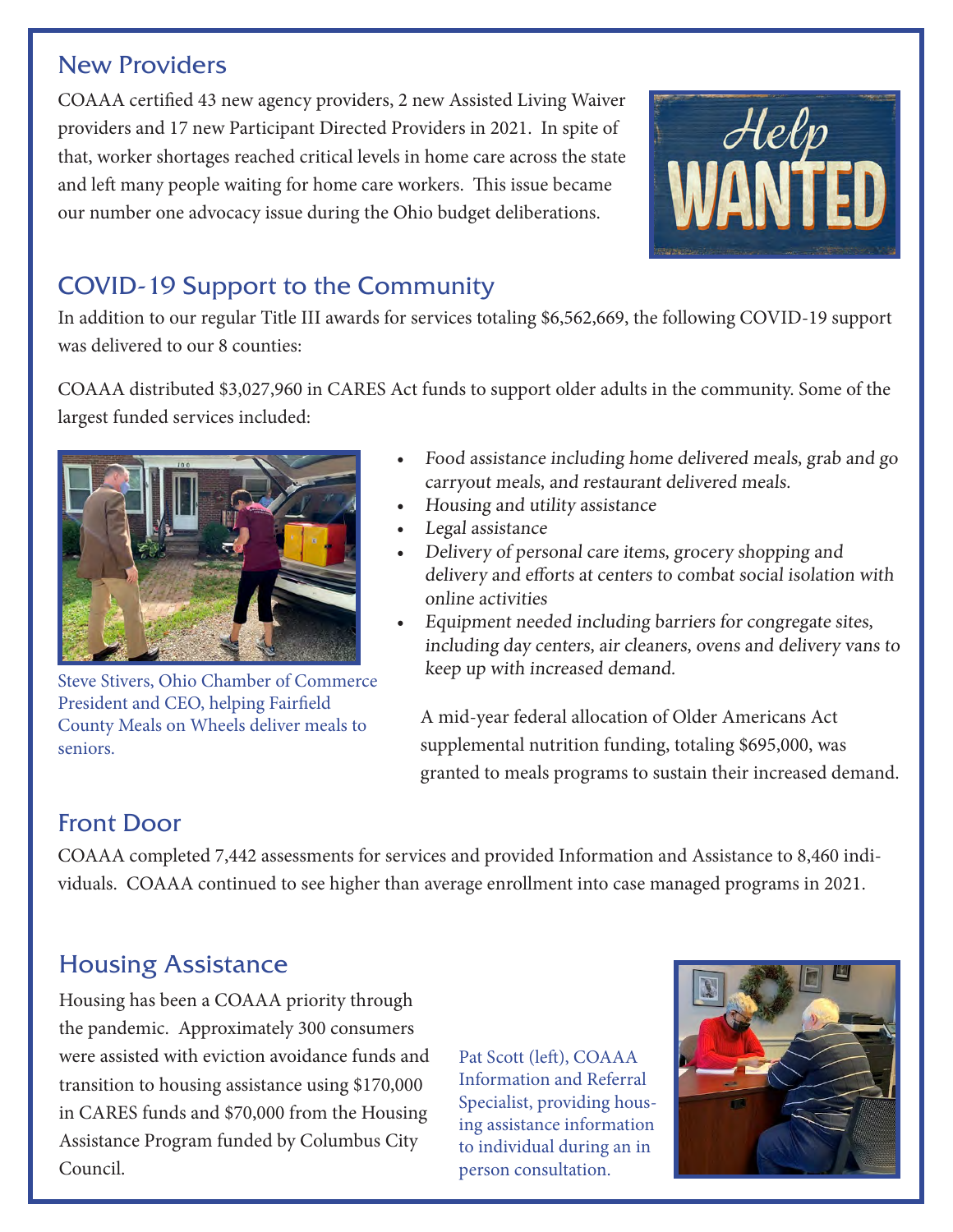## Diversity, Equity and Inclusion



Tania Davis, Mindful of Race committee chair, holding Culture Corner, COAAA's newsletter that covers topics of race, racism, culture, and diversity.

Like many organizations in the past year, COAAA took time to examine the issues of equity and diversity. COAAA staff started the Mindful of Race committee to look inward through surveys and examination of practices. Educational information in a regular Culture Corner newsletter and trainings were developed with more to come. Another ongoing focus is increased outreach to older adults in diverse communities and ways to better impact health disparities.



Erica Drewry, COAAA Client Services Director, delivered a session on Diversity, Equity and Inclusion at the 32nd annual o4a conference.

# Vaccinations

COAAA, with a staff vaccination rate of 90%, was able to fully participate in vaccination outreach and assistance for older adults and people with disabilities.

- COAAA partnered with the Ohio National Guard to hold clinics at senior housing facilities regionally. COAAA vaccinated more than 700 residents at the clinics.
- COAAA partnered with managed care organizations and the Ohio Department of Aging (ODA) to encourage and facilitate vaccinations for COAAA case managed clients. Approximately 75% of case managed clients were fully vaccinated.
- COAAA hosted a clinic at our offices with Aetna and Molina providing incentives, transportation, vaccines and information.
- COAAA served as a hub for information announced by the Governor and ODA, coordinating information with county Health Departments and local resources.
- COAAA invested in a radio and TV ad outreach campaign beginning in December to encourage booster shots and vaccinations before family get togethers with older adults.



Licking County COVID vaccination clinic, a partnership between COAAA, ODA, and the Ohio National Guard.



COAAA volunteers at Licking County vaccination clinic. The clinics were coordinated between ODA, COAAA and the Ohio National Guard.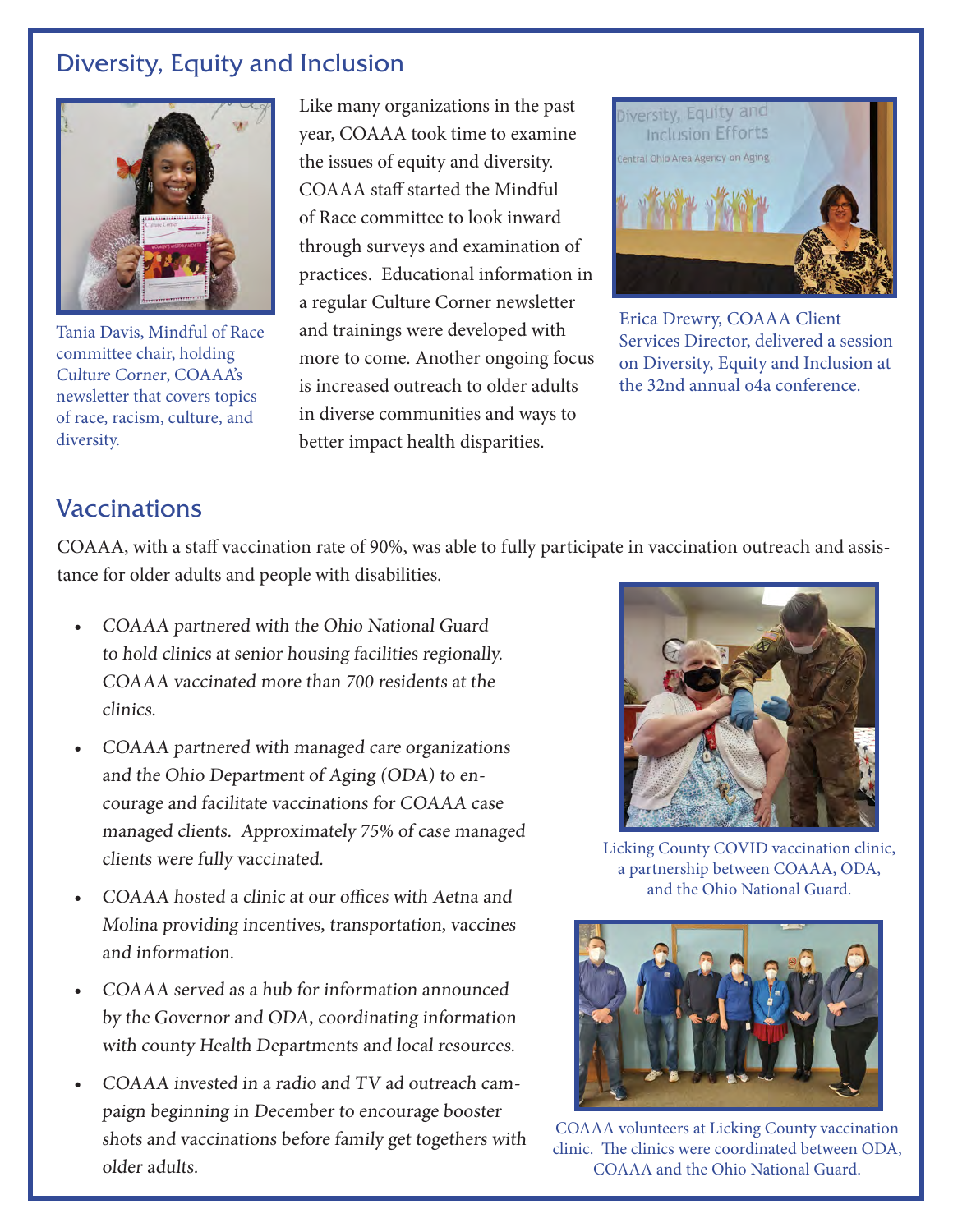## Age-Friendly Columbus and Franklin Co. and the Village Network

COAAA increased its support to the Network of Villages in Franklin and Union counties. Village neighborhood organizations played a critical role in vaccinations and support for their members during the pandemic.

COAAA joined Age Friendly Innovation Center and the Franklin County Office on Aging to do a regionwide needs assessment giving all organizations planning information and future data.



Village Connections annual fall yard clean up for members.

## Advocacy



Legislative visit with Ohio State Senator Jay Hottinger. (L to R): Cindy Farson, COAAA Director; Sen. Jay Hottinger; Carole Wachtel, COAAA Advisory Council Member; and Melissa Owens, Licking County Aging Program Director.

COAAA and Advisory Council members completed individual visits and Zoom meetings with House and Senate members to discuss Ohio's budget impact on older adults. Legislators were supportive of requests and the budget included final increases of 6% in provider rates, \$2 million in senior community services and \$1.5 million in Adult Protective Services.

Post budget, COAAA initiated a quarterly zoom series to keep legislators up to date on issues affecting older adults and people with disabilities in their districts.



Ohio State Rep. Rick Carfagna joined COAAA Director Cindy Farson and District 5 AAA Director Duana Patton in Mansfield to discuss funding of Older Adult services and Broadband improvements, which he has championed.

## Specialized Program Assessing Resource Connectivity (SPARC)

The Specialized Program Assessing Resource Connectivity (SPARC) is a partnership with the Columbus Division of Fire (CFD), placing COAAA social workers with paramedics to respond to non-emergency 911 calls. It is designed to reduce reliance on 911 for non-emergencies and connect older adults to community resources. COAAA added another SPARC social worker in 2021, based on the tremendous growth in referrals and contacts. In 4 years, referrals have grown from 644 to 1,700 annually. The program is funded by COAAA, Aetna Better Health, and the Franklin County Office on Aging.



SPARC team L to R: Robyn Curry (COAAA), Kenny Smith (CFD), Megan Gish (COAAA), Charles McFadden (CFD), and Lisa Sacket (COAAA).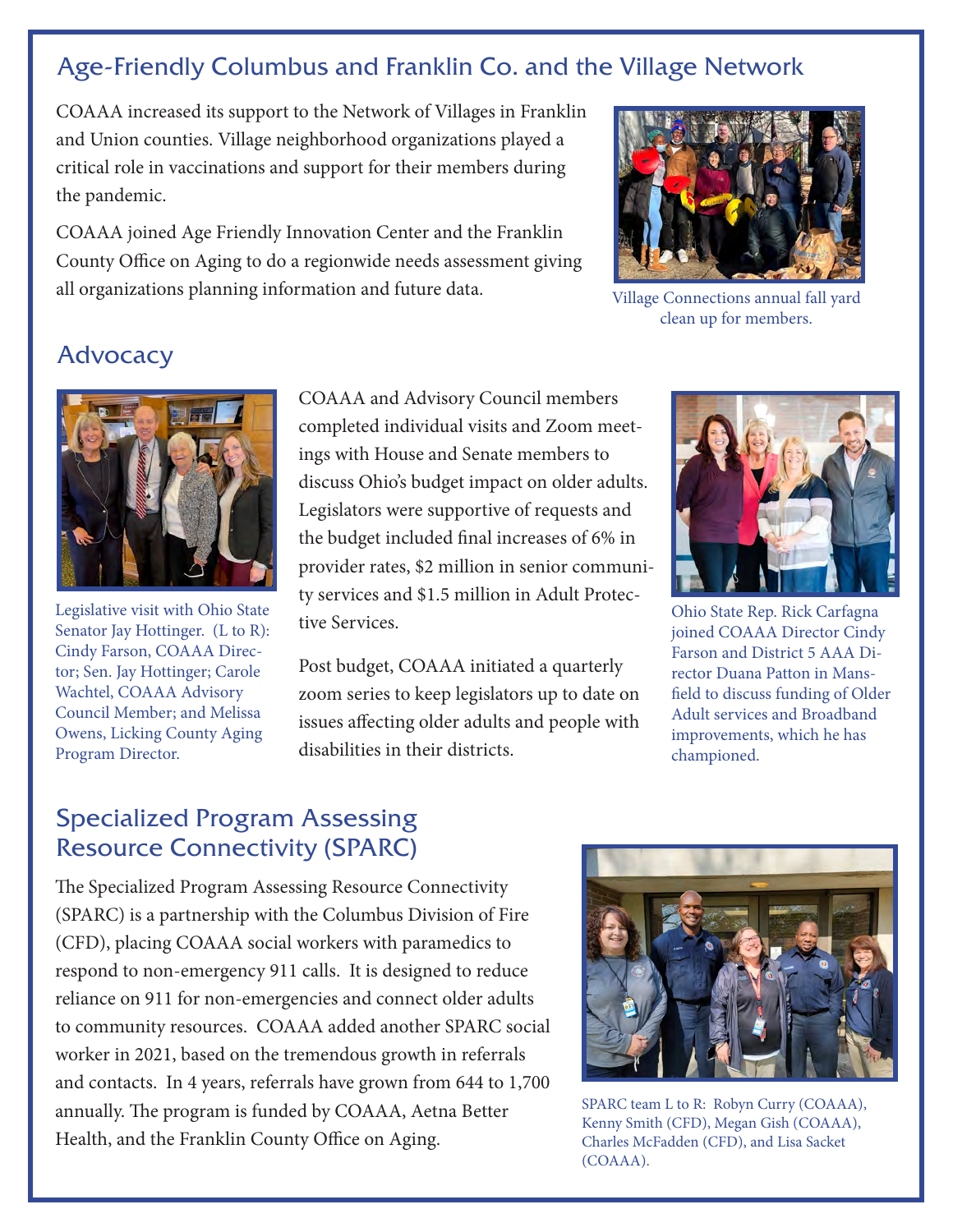## Service Development

#### **New Programs**

COAAA's Aging and Disability Resource Division expanded Care Transitions (ODA CARES Act grant) to allow COAAA to work with discharge planners to connect individuals transitioning from the facility. Thirty-one patients received expanded care transitions in 2021.



Anthem Preferred Community Health Partners/ Ground Game team at COAAA. The team works with local health systems to reduce readmisions for recently discharged hospital and nursing facility patients.

Chronic Care Management – A telehealth and remote patient monitoring program to provide enhanced care management and surveillance to keep clients safer and healthier at home.

#### **Program Success**

- Trualta caregiver software program provided information, support and education through a virtual platform facilitated by COAAA.
	- 95 caregivers were referred and 57 caregivers actively enrolled.
- Positive Choices case management for substance use disorders and high ER utilizers.
	- Over 200 members enrolled since the program started on 11/1/2020.
- Anthem 30/60-day intervention to assist members transitioning from a facility.
	- Engagement has increased 277%, from 13 members engaged in June 2020 to 49 members engaged in June 2021.
- MMO 30-day intervention providing a registered nurse home visit to complete medication reconciliations, environmental assessments, identification of potential red flags and linkage to community resources. The Goal is to prevent avoidable readmissions and keep members healthier at home.
	- Admission rates were ~16% when the program started in November 2018 and they are now  $\sim$ 7.5% with 262 members receiving visits in 2021.

# Senior Farmers' Market Nutrition Program

The Senior Farmers' Market Nutrition Program continued to deliver produce boxes to older adults to reduce COVID exposure instead of distributing vouchers for farmers markets. From August through October, 5,105 boxes were delivered in seven counties. Our partner LifeCare Alliance recruited hundreds of volunteers to put boxes together and deliver them, including COAAA staff.

# Volunteer Guardian Program

COAAA's Volunteer Guardian Program (VGP) matches nursing home residents with legal volunteers through the probate courts. VGP staff provided critical assistance to guardians who had to find ways to connect with their wards in locked down nursing facilities and understand the changing visitation rules that continued in 2021. Fourteen new cases were matched and nine more volunteers were added to the average number of approximately 100 volunteers.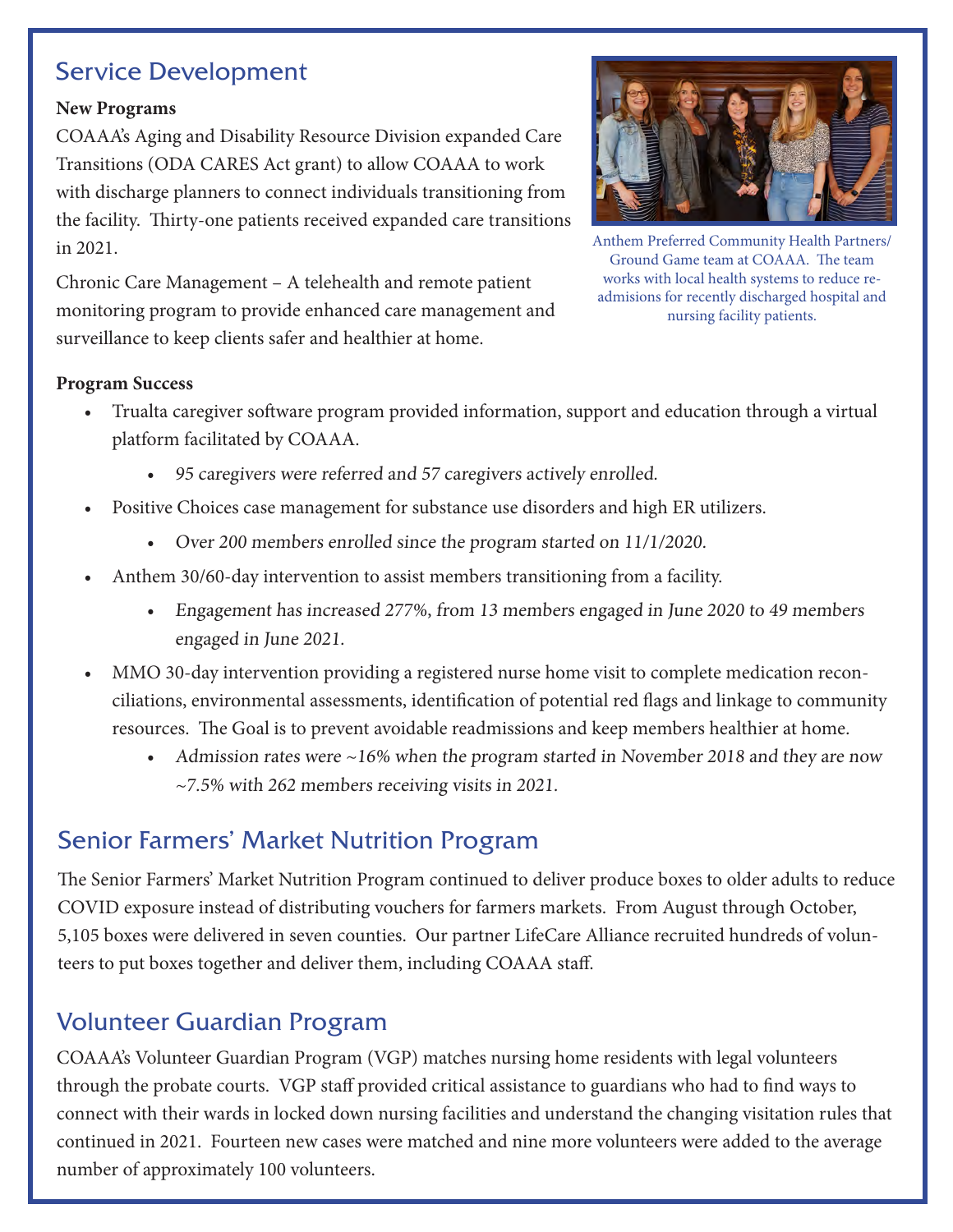# Education and Training

- Caregiver Information, Assistance and Education Counselors connected with over 2,500 callers. Fifteen presentations reached 281 people and the Caregivers Toolbox video series is being posted on the COAAA website.
- Dementia Support Groups 43 online sessions completed.
- Medicare One on one consultations over the phone, email or in-person totaled 717. The Medicare for Beginners sessions reached 234 people through 15 presentations and staff completed 79 Part D comparisons and assisted 78 case managers with client Medicare issues.



COAAA staff managing a display table at the Central Community House event.

- Professional Education 28 programs with 84 CEUs were offered with an average of 25 participants in attendance.
- 12 DRIVE trainings for transportation drivers or trainers with 295 participants.
- Evidence-based programs including Healthy U and Matter of Balance had 24 scheduled series offered on Zoom or phone.
- Healthy, Well & Wise 27 health presentations were presented on Zoom and one was held outside with 197 total participants.

## Friendly Caller Volunteer Program

COAAA's Friendly Caller Volunteer Program matches a trained volunteer with a COAAA consumer for a weekly or biweekly friendly chat. Sometimes an older adult or person with a disability would like additional social interaction, and this program connects them with a volunteer for six months of friendly calls. The program is important because studies show that long-term loneliness is damaging to a person's health. There were 53 referrals and 40 volunteers in the program in 2021.

## World Elder Abuse Awareness Day (WEAAD)

COAAA hosted a half day virtual session for this year's World Elder Abuse Awareness Day (WEAAD) and had approximately 100 professionals in attendance. Speakers represented the Ohio Attorney General's Office Elder Justice Commission, Ohio Department of Job and Family Services, Grove City Division of Police's Elder Services Coordinator, BMI Credit Union, Heartland Bank and Franklin County Adult Protective Services. In addition to the virtual event, COAAA provided information and resources via social media and the COAAA website.

## Central Ohio Senior Citizens Hall of Fame

COAAA was finally able to honor the 2020 Hall of Fame inductees with an event at Champions Golf Course in Columbus attended by family, friends, county commissioners and Councilmember Mitchell Brown. NBC4's Colleen Marshall was the emcee.



L to R: Cindy Farson, COAAA Director; Linda Schuler, 2020 Hall of Fame Inductee; Karla Rothan; and Mitchell Brown, former Columbus City Coucilmember at Hall of Fame event on October 6, 2021.